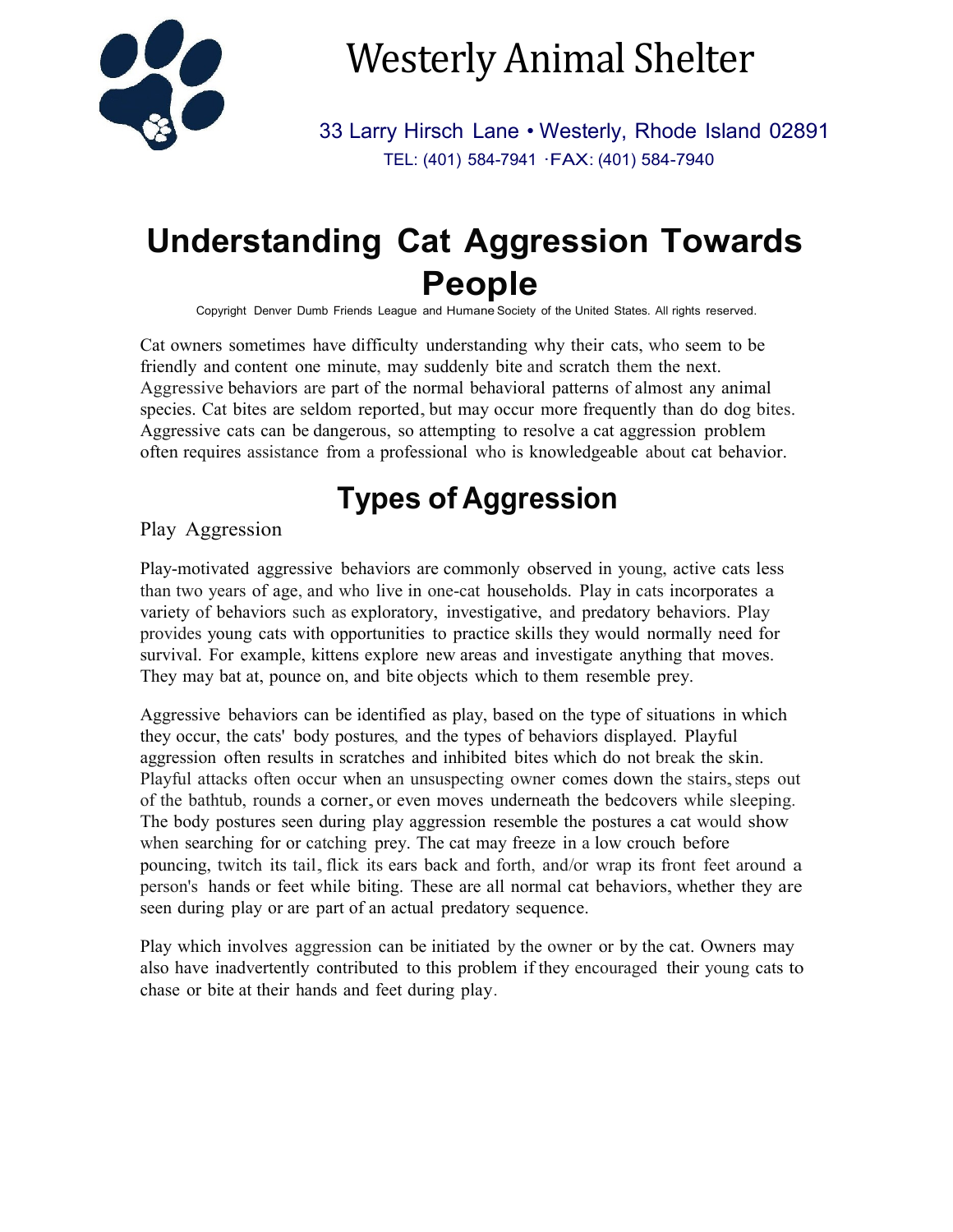For more information on rough play in cats, please see our "Managing Your Young Cat's Rough Play" handout.

#### "Don't Pet Me Anymore" Aggression

It is not uncommon for cats to suddenly bite while being petted. One reason for this reaction can be over petting and the bite is the eat's signal that he has had enough. Cats vary in how much they will tolerate being petted or held. Although owners often describe cats as biting "out of the blue" or without warning, cats generally give several signals before biting. Owners must become aware of their cats' body postures, and cease petting or stop any other kind of interaction before the bite occurs.

#### **Signals owners should be aware of include:**

- Restlessness
- The eat's tail beginning to twitch
- The eat's ears turning back or flicking back and forth
- The eat's skin rippling when you pet him
- The cat turning or moving his head toward your hand

When you observe any of these signals, it is time to stop petting the cat immediately and allow him to just sit quietly on your lap or go his own way, whichever he prefers. If your cat continues to solicit attention however, then walk away from your cat. Do not punish your cat, for any kind of physical punishment almost always makes the problem worse. Your cat is then more likely to bite either because he is fearful and/or because petting becomes even more unpleasant if it is associated with punishment.

If you want to try to prolong the amount of time your cat will tolerate petting, use a food reward. When your cat first begins to show any of the behaviors described above (or even before he does) offer him a special tidbit of food such as a tiny piece of tuna or boiled chicken. At the same time, decrease the intensity of your petting. Continue to lightly pet your cat for a short time period while offering him tidbits. Each time you work with your cat, try to pet him for slightly longer time periods using the food. Petting will then come to be associated with more pleasant things and may help him to enjoy petting for longer periods. Be sure to stop the petting before he shows any aggression, not as a result of the aggression, otherwise you could inadvertently reinforce the aggression.

#### Fearful/Defensive Aggression

This occurs when a cat is attempting to protect himself from an attack he believes he cannot escape. This can occur in response to punishment or the threat of punishment from a person, an attack or attempted attack from another cat, or anytime he feels threatened or afraid. Defensive postures include crouching with the legs pulled in under the body, laying the ears back, tucking the tail, and possibly rolling slightly to the side. Continuing to approach a cat that's in this posture is likely to precipitate an attack. For more information on fearful behaviors in cats, see our handout, "The Fearful Cat."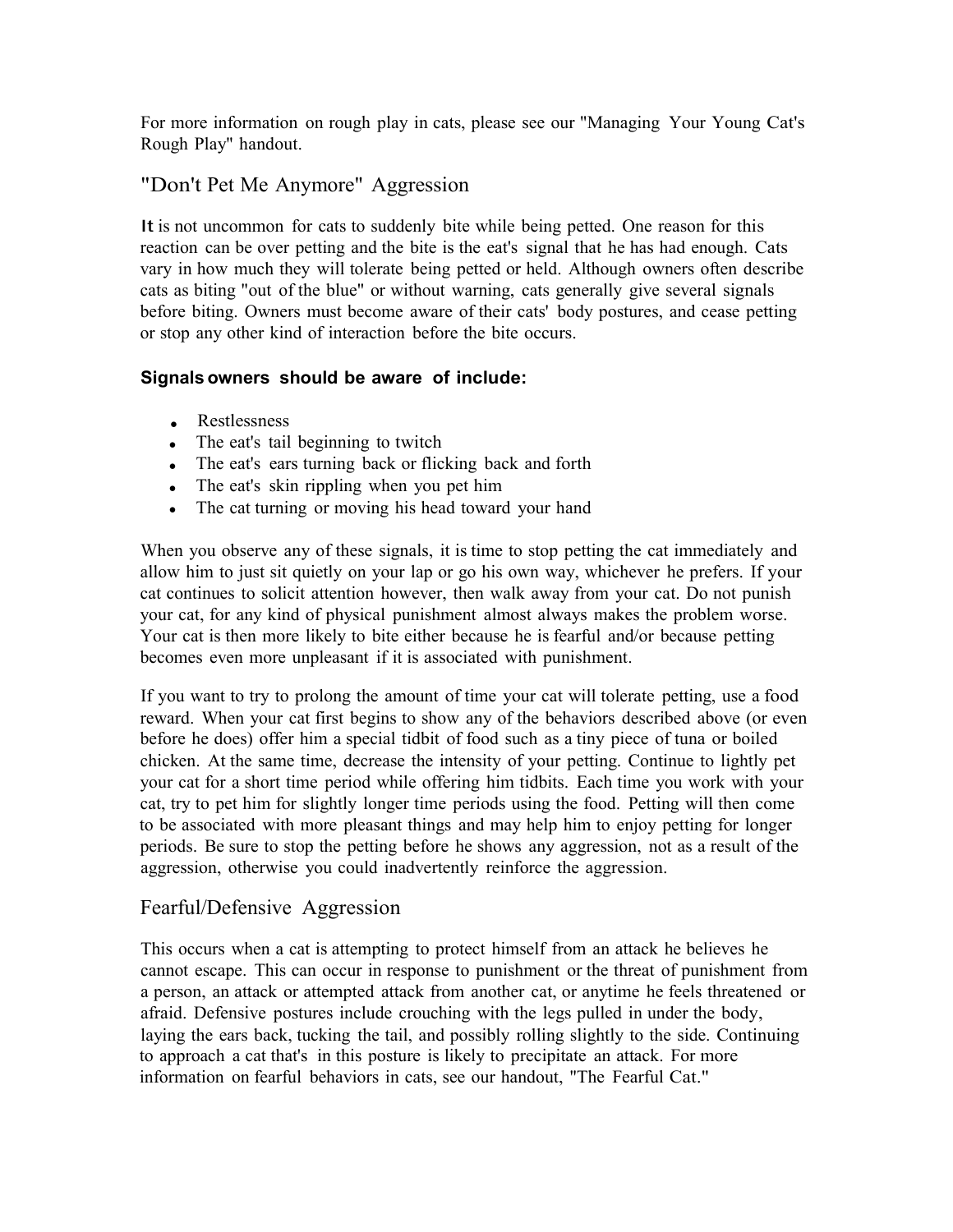#### Redirected Aggression

This happens when the cat is aroused into an aggressive response by one person or animal, but then redirects this aggression onto another person or animal. For example, if two family cats have a spat, the losing cat, still aroused, may walk up and attack the family child.

#### Territorial aggression

This is not commonly directed at people. Usually cats only feel the need to defend their territory from other cats.

### **What You Can Do**

- Check first with your veterinarian to rule out medical causes for the aggressive behavior. Cats often hide symptoms of illness until they're seriously ill. Any change in behavior may be an early indication of a medical problem.
- For play aggression, provide your cat with scheduled interactive play sessions every day (see our handout: "Play With Your Cat").
- There are products being marketed by reputable companies to help with stress relief in cats. Please note that none of these products are an automatic cure, rather should be used in conjunction with behavior modification techniques. Please see our handout "Stress Relief for Your Pet" for more information.
- Seek professional help. An aggression problem will not go away by itself. Working with aggression problems requires in-home help from an animal behavior specialist.
- In extreme cases, consult with your veterinarian about medicating your cats while you're working with them on a behavior modification program. Your veterinarian is the only person who is licensed and qualified to prescribe any medication for your cats. Don't attempt to give your cat any over-the-counter or prescription medication without consulting with your veterinarian. Animals don't respond to drugs the same way people do, and a medication that may be safe for a human could be fatal to an animal. Keep in mind that medication by itself isn't a permanent solution, and should only be used in conjunction with behavior modification.
- Take precautions. Your first priority is to keep everyone safe. Supervise, confine, and/or restrict your eat's activities until you can obtain professional help. You are liable for your eat's behavior.

### **What Not to Do**

• You should never attempt to handle a fearful or aggressive cat. Cat bites and scratches become infected easily. If you do receive an injury from your cat, clean the wound carefully and contact your physician.